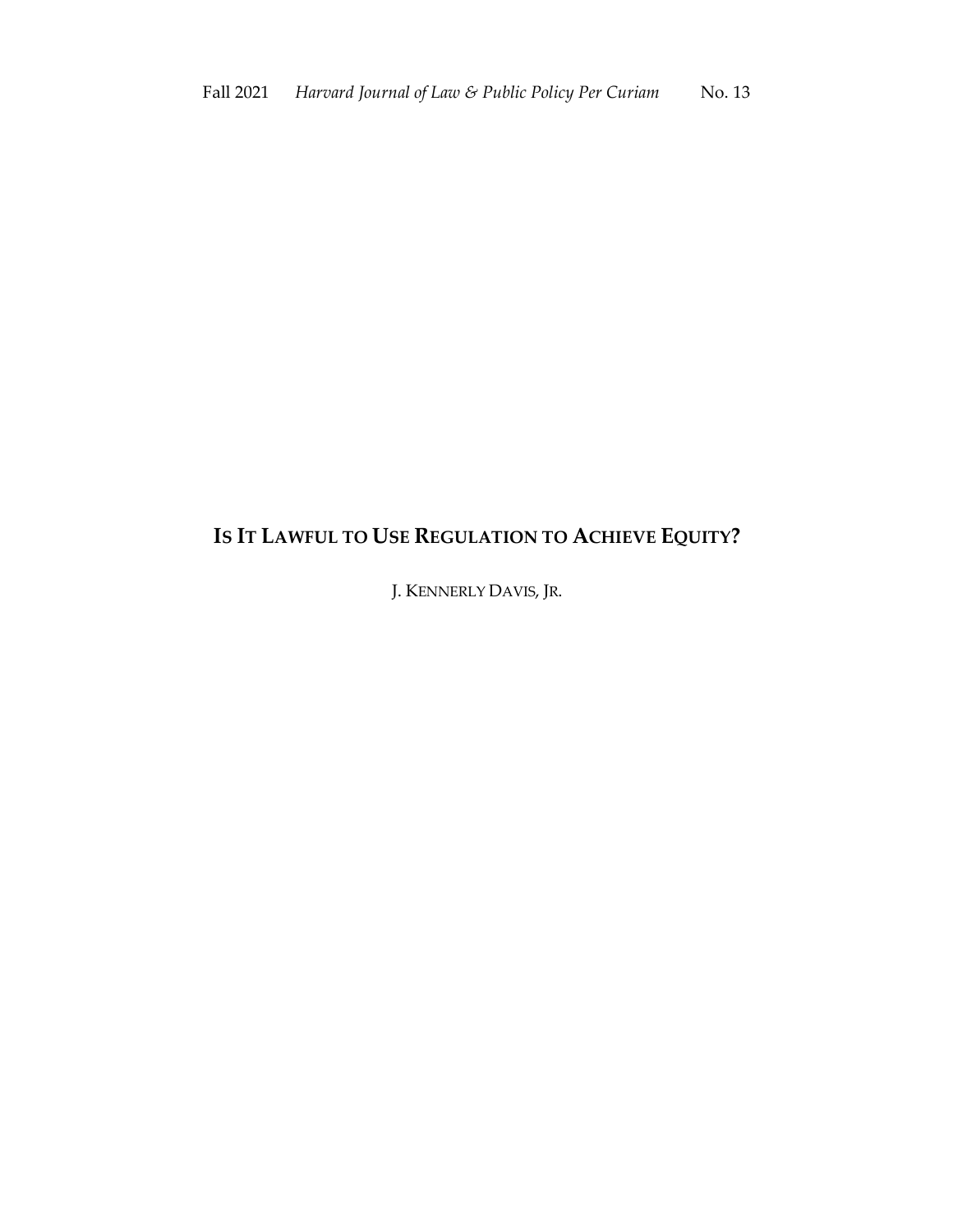## **Is It Lawful to Use Regulation to Achieve Equity?**

## *J. Kennerly Davis, Jr.*

Upon taking office in January, President Biden moved immediately to turn the executive branch of the federal government in a dramatically different direction. In his first few weeks in office, he issued 37 executive orders, more than any recent president has in that period of time. These orders rescinded a wide variety of orders issued by President Trump dealing with immigration, energy and the environment, critical race theory, and other significant matters. Other orders rescinded President Trump's signature orders on regulatory policy and procedures, including those dealing with cost-based regulatory budgeting and restrictions on the use of regulatory guidance.

In addition to these rescissions, President Biden took forward looking action relating to regulatory policy and procedures. On January 20, he issued a Memorandum on "Modernizing Regulatory Review" that directs the heads of executive departments and agencies each to produce a set of recommendations for "improving and modernizing" the regulatory review process. Improvement and modernization seem like rather unremarkable goals for a government initiative. In fact, the Memorandum represents one of President Biden's most significant regulatory actions.

Regulatory review, or regulatory impact analysis, is the process used by the federal government to evaluate the cost-effectiveness of proposed regulations. Regulation restricts the actions and impacts the property rights of the regulated entities. Regulation forcibly reallocates private resources. As a result, there is virtually universal agreement that the economic benefits produced for society by a regulation should justify the overall economic cost of its imposition.

Every president since Jimmy Carter has sought to effectuate this conceptual consensus by issuing executive orders and memoranda that direct regulatory agencies to consider the economic costs and benefits produced for society by proposed regulations. In 2003, the Office of Management and Budget issued Circular A-4 to provide detailed guidance to agencies regarding the methodological attributes of adequate regulatory impact analysis.

Progressive adherents to Critical Theory have complained that the benefit-cost analysis used in traditional regulatory review gives too much weight to quantifiable factors and fails to adequately credit qualitative benefits such as those that result from the advancement of social justice and racial equity. They have argued that regulatory review should not just evaluate the economic benefits and costs of a proposed regulation for society as a whole but should, instead, be conducted to advance regulations that favor historically disadvantaged racial groups by distributing benefits and costs in a way that will reduce and ultimately eliminate the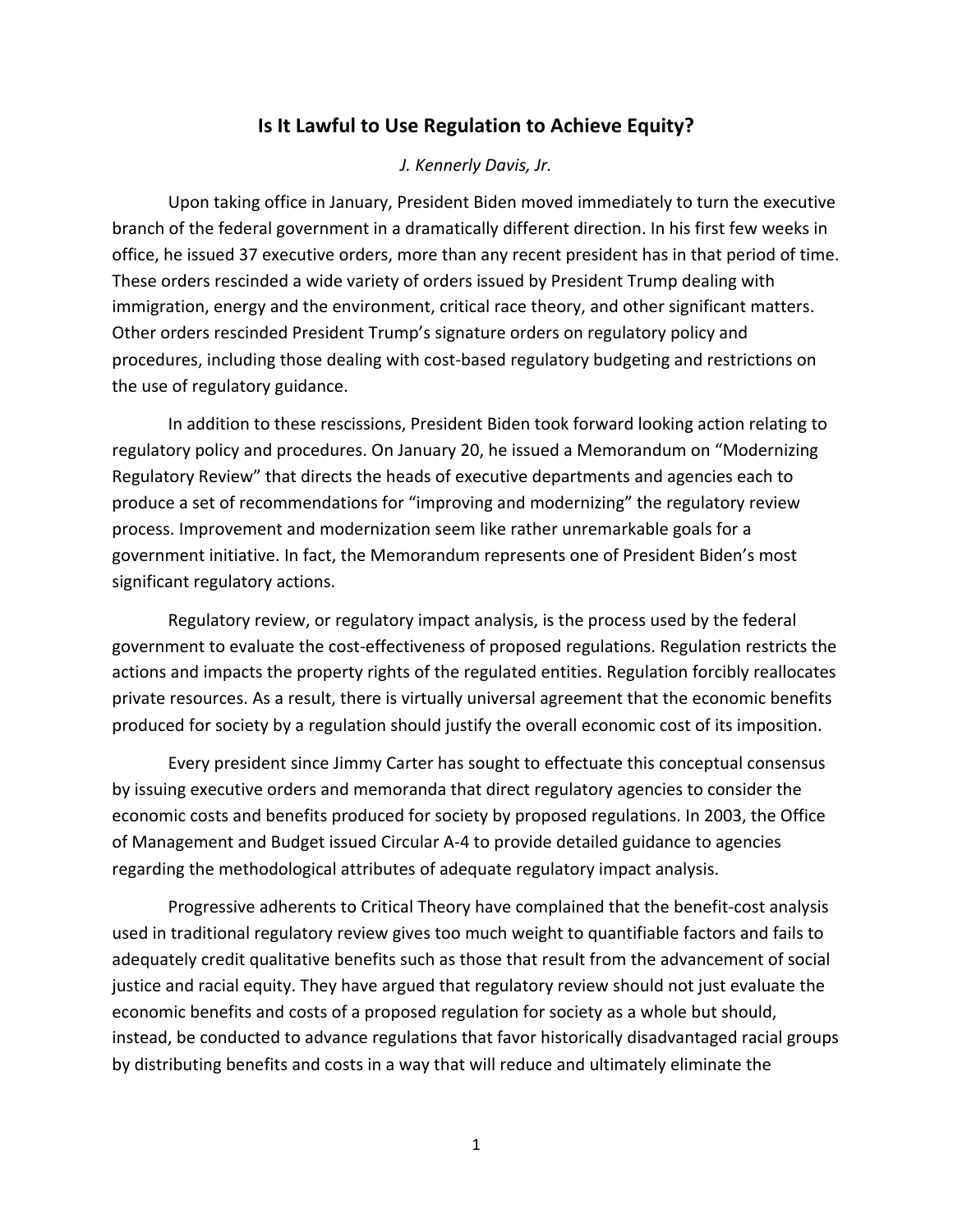economic disparities that have been created by the structural racism they claim pervades the current regulatory system.

The Memorandum fully reflects this progressive point of view. It declares that America's "serious challenges" include "systemic racial inequality." It calls for changes to the regulatory review process to ensure that it "fully accounts for regulatory benefits that are difficult or impossible to quantify." It directs executive departments and agencies to produce a set of "concrete suggestions on how the regulatory review process can promote…racial justice…[and]…equity…[and]… ensure that regulatory review serves as a tool to affirmatively promote regulations that advance these values." The Memorandum further directs respondents to "propose procedures that take into account the distributional consequences of regulations…[and]…as part of any quantitative or qualitative analysis…ensure that regulatory initiatives appropriately benefit and do not inappropriately burden disadvantaged, vulnerable, or marginalized communities."

The Memorandum raises serious constitutional issues. Equal treatment of every individual under the law is a bedrock principle of the American republic. It is based on centuries of legal and political evolution dating from the Magna Carta in 1215. It is a fundamental constitutional right that flows necessarily from the self-evident truth of individual equality affirmed in the opening paragraphs of our Declaration of Independence.

The equity sought by the Memorandum, i.e., the elimination of economic disparities through the distribution of regulatory benefits and burdens to favor some racial groups over others, is utterly antithetical to the principles and institutions of our constitutional system. Equality under the law requires that people be treated equally and judged impartially as individuals. Equity, as sought by the Memorandum, requires that people be treated differently and judged as members of a group to achieve equal outcomes. The Memorandum does not merely ask agencies to take into account the distributional consequences of regulation, it directs agencies to ensure that their regulations create race-based distributional consequences.

In addition to the Memorandum, the Biden administration has taken legislative action to promote racial equity. The litigation triggered by the legislation confirms the seriousness of the constitutional issues raised by the policy. The COVID-19 relief programs contained in the American Rescue Plan Act of 2021 ("ARPA") include one to forgive loans previously made by the Department of Agriculture and one to provide funding through the Small Business Administration to restaurants. Both programs were structured and administered to distribute their benefits giving preferential treatment to racial minorities. This was done, according to the administration, to address the systemic racial discrimination that disadvantaged minority communities have faced.